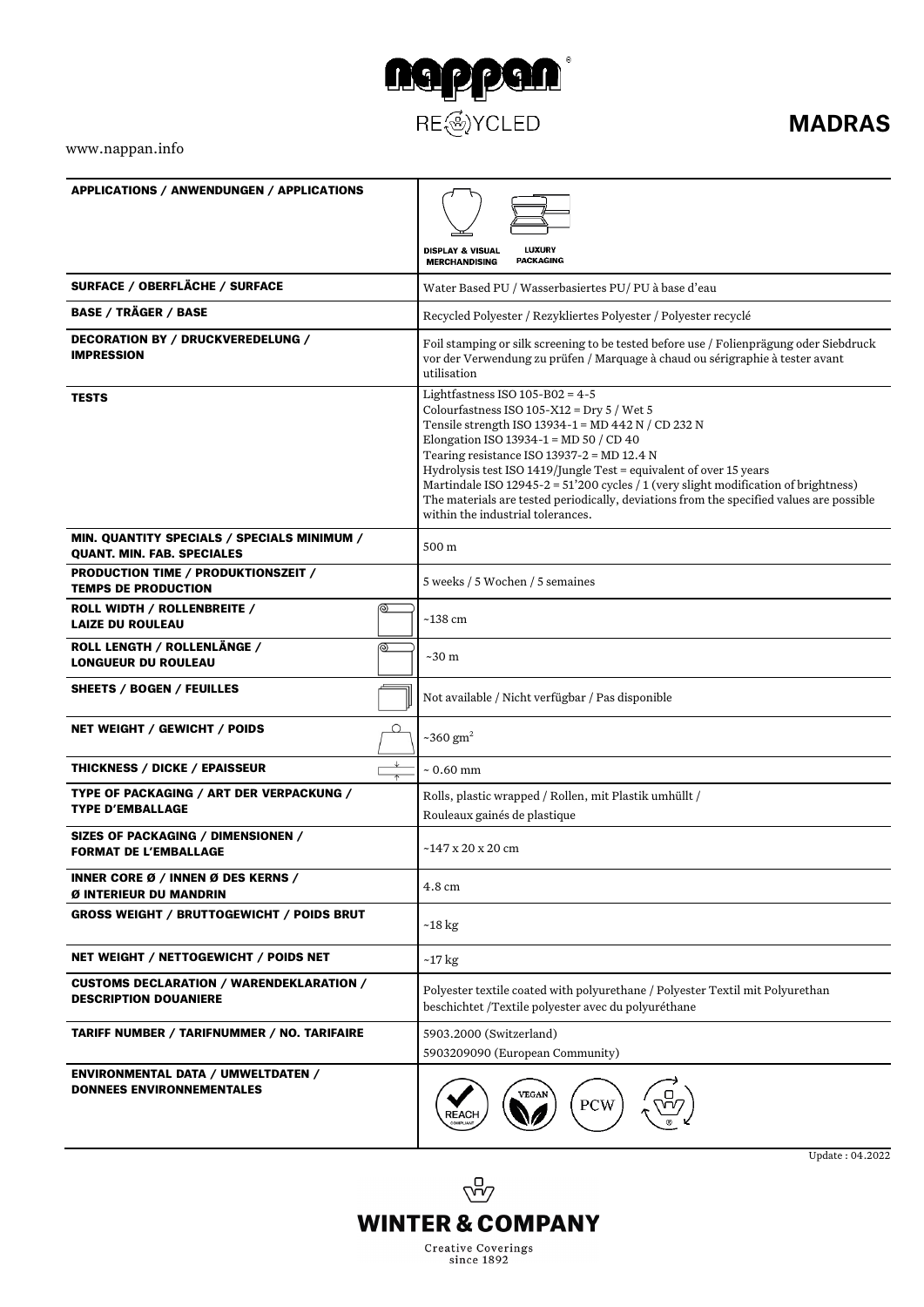

**MADRAS**

## www.nappan.info

## ENVIRONMENTAL DATASHEET